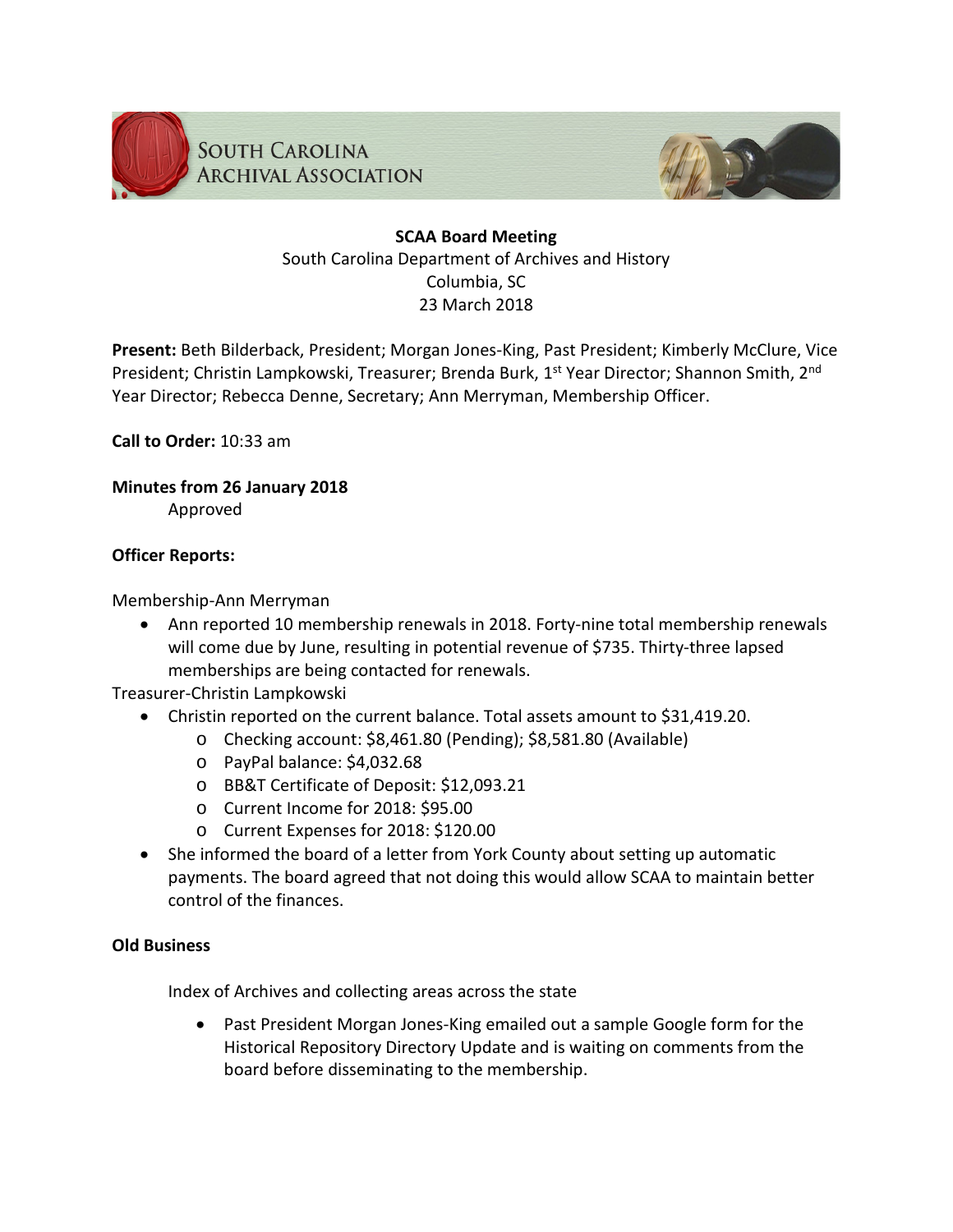• It may be necessary to form a committee to reach out to people in their area who may need to be included in the index.

Certified Archivist Exam

- Promotion of the Certified Archivist Exam to be held in Columbia has been posted on the SCAA listerv.
- The board discussed whether there are additional opportunities for SCAA to help promote.
- A reminder about the deadline will be posted on the listserv closer to the date.

Preservation Week and May Day

- For Preservation Week (April 22-28) and May Day (May 1), Director Brenda Burk reported on PALMCOP's interest in working with SCAA to educate on archival preservation issues.
- The board discussed opportunities for outreach including creating a podcast or Facebook Live event, making available a list of local professionals and vendors equipped to deal with disaster response, or developing key points for updating or creating a disaster plan.

### New Blog Editor

• President Beth Bilderback reported that she has not been able to identify a blog editor yet, but will continue reaching out to potential people.

#### **Scholarships**

• The board discussed future scholarship opportunities.

## **New Business**

• No report

## **2018 Program Planning**

Spring Workshop

- Directors Brenda Burk and Shannon Smith updated the board on spring workshop planning with Furman University, tentatively planned for May 4.
- Presenters will share the importance of the history of place and the built environment, focusing on themes like digitizing of records, working with communities, transcription, and more.
- The board discussed appropriate costs for members and non-members.
- Brenda and Shannon will start working on advertising.

Summer Social

• Vice President Kimberly McClure discussed plans for the Summer Social, tentatively planned for the end of July.